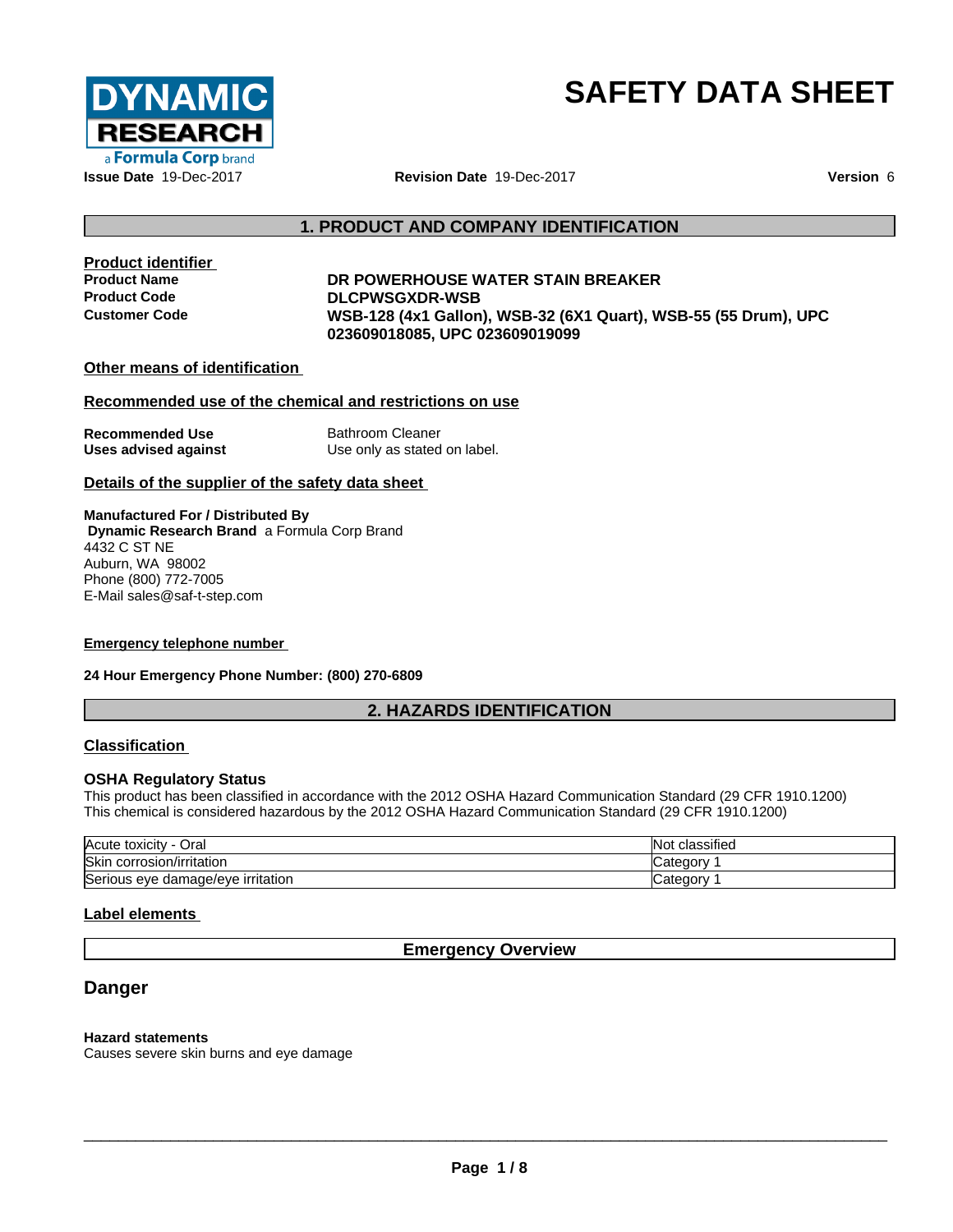

### **Precautionary Statements - Prevention**

- Do not breathe dust/fume/gas/mist/vapors/spray
- Wash face, hands and any exposed skin thoroughly after handling
- Wear protective gloves/protective clothing/eye protection/face protection

### **Precautionary Statements - Response**

- Specific Treatment (See Section 4 on the SDS)

IF IN EYES: Rinse cautiously with water for several minutes. Remove contact lenses, if present and easy to do. Continue rinsing. Immediately call a POISON CENTER or doctor/physician.

IF ON SKIN (or hair): Remove/Take off immediately all contaminated clothing. Rinse skin with water/shower. Wash contaminated clothing before reuse.

IF INHALED: Remove victim to fresh air and keep at rest in a position comfortable for breathing. Immediately call a POISON CENTER or doctor/physician.

IF SWALLOWED: Rinse mouth. DO NOT induce vomiting.

### **Precautionary Statements - Storage**

- Store locked up

### **Precautionary Statements - Disposal**

- Dispose of contents/container to an approved waste disposal plant

### **Hazards not otherwise classified (HNOC)**

**Other Information**<br>**Unknown Acute Toxicity** 

0% of the mixture consists of ingredient(s) of unknown toxicity

### **3. COMPOSITION/INFORMATION ON INGREDIENTS**

| <b>Chemical Name</b>        | CAS No.    | Weight-% | <b>Trade Secret</b> |
|-----------------------------|------------|----------|---------------------|
| Water                       | 7732-18-5  | 60-100   |                     |
| Glycolic Acid               | $79-14-1$  |          |                     |
| Sulfamic Acid               | 5329-14-6  |          |                     |
| Citric Acid                 | 77-92-9    |          |                     |
| Alcohol Ethoxylate          | 68439-46-3 | 1-5      |                     |
| 2-(2-methoxypropoxy)propano | 34590-94-8 | ל-ו      |                     |

\*The exact percentage (concentration) of composition has been withheld as a trade secret.

### **4. FIRST AID MEASURES**

### **First aid measures**

| <b>General advice</b> | Immediate medical attention is required.                                                                                                                                                        |
|-----------------------|-------------------------------------------------------------------------------------------------------------------------------------------------------------------------------------------------|
| <b>Skin Contact</b>   | Immediate medical attention is required. Wash off immediately with soap and plenty of<br>water while removing all contaminated clothes and shoes.                                               |
| Eye contact           | Immediate medical attention is required Rinse immediately with plenty of water, also under<br>the eyelids, for at least 15 minutes Keep eye wide open while rinsing Do not rub affected<br>area |
| <b>Inhalation</b>     | Remove to fresh air. Call a physician or poison control center immediately. If not breathing,<br>give artificial respiration. If breathing is difficult, give oxygen.                           |
| Ingestion             | Immediate medical attention is required. Do NOT induce vomiting. Drink plenty of water.<br>Never give anything by mouth to an unconscious person. Remove from exposure, lie down.               |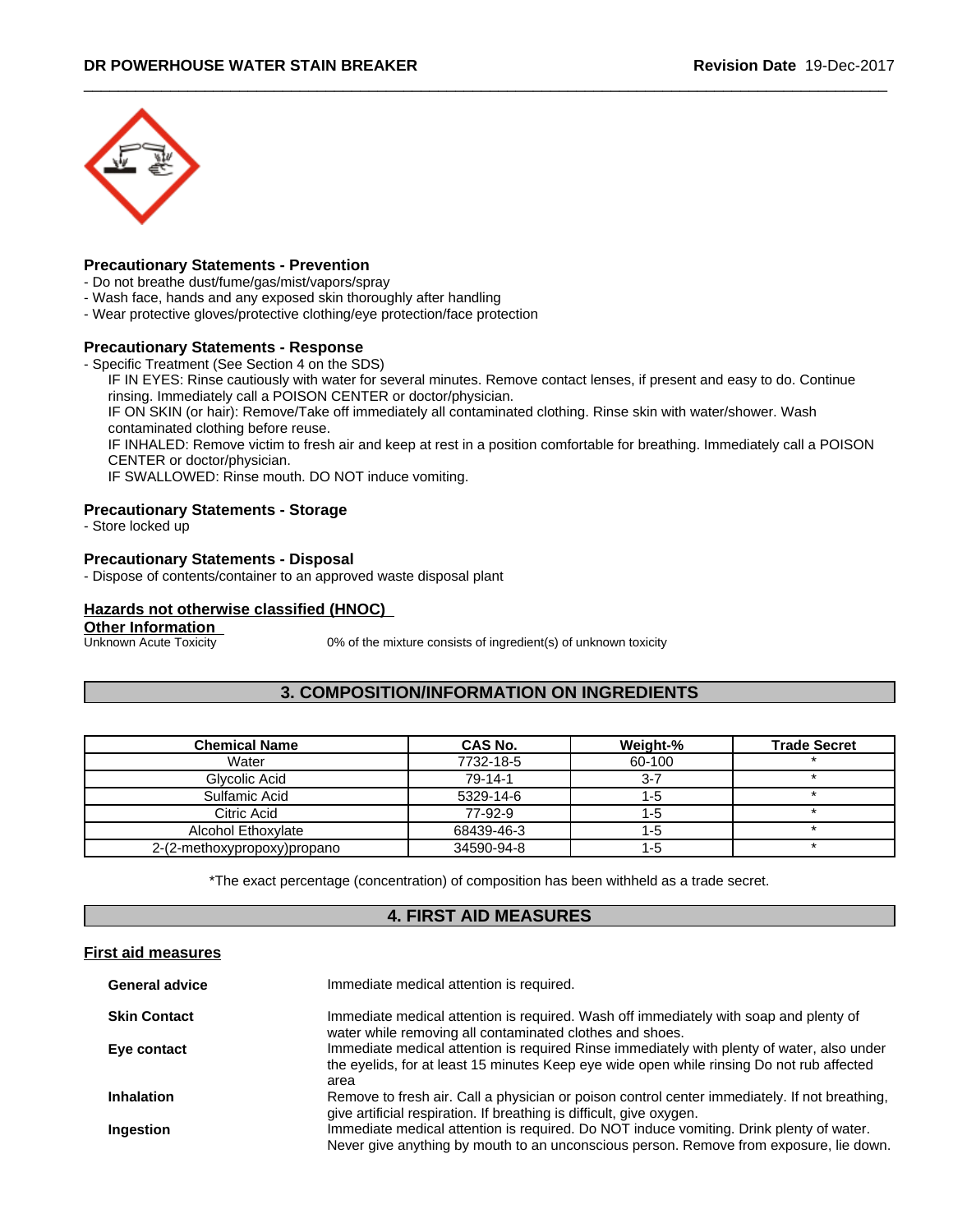Clean mouth with water and drink afterwards plenty of water. Call a physician or poison control center immediately.

**Self-protection of the first aider** Use personal protective equipment as required.Avoid contact with skin, eyes or clothing.

### **Most important symptoms and effects, both acute and delayed**

**Symptoms** Any additional important symptoms and effects are described in Section 11: Toxicology Information.

### **Indication of any immediate medical attention and special treatment needed**

**Note to physicians** Product is a corrosive material. Use of gastric lavage or emesis is contraindicated. Possible perforation of stomach or esophagus should be investigated. Do not give chemical antidotes. Asphyxia from glottal edema may occur. Marked decrease in blood pressure may occur with moist rales, frothy sputum, and high pulse pressure. Treat symptomatically.

### **5. FIRE-FIGHTING MEASURES**

**Suitable extinguishing media** Use extinguishing measures that are appropriate to local circumstances and the surrounding environment.

### **Specific hazards arising from the chemical**

The product causes burns of eyes, skin and mucous membranes. Thermal decomposition can lead to release of irritating and toxic gases and vapors. In the event of fire and/or explosion do not breathe fumes.

**Protective equipment and precautions for firefighters** As in any fire, wear self-contained breathing apparatus pressure-demand, MSHA/NIOSH (approved or equivalent) and full protective gear

### **6. ACCIDENTAL RELEASE MEASURES**

### **Personal precautions, protective equipment and emergency procedures**

**Personal precautions** Evacuate personnel to safe areas. Use personal protective equipment as required. Avoid contact with skin, eyes or clothing. Keep people away from and upwind of spill/leak.

### **Environmental precautions**

**Environmental precautions** Do not allow into any sewer, on the ground or into any body of water. Should not be released into the environment. Prevent further leakage or spillage if safe to do so. Prevent product from entering drains.

### **Methods and material for containment and cleaning up**

**Methods for containment** Prevent further leakage or spillage if safe to do so. **Methods for cleaning up** Dike far ahead of liquid spill for later disposal. Soak up with inert absorbent material. Take up mechanically, placing in appropriate containers for disposal. Clean contaminated surface thoroughly. Prevent product from entering drains. Dam up. After cleaning, flush away traces with water.

### **7. HANDLING AND STORAGE**

### **Precautions for safe handling**

**Advice on safe handling** Use personal protective equipment as required.Avoid contact with skin, eyes or clothing. Ensure adequate ventilation, especially in confined areas. In case of insufficient ventilation, wear suitable respiratory equipment. Use only with adequate ventilation and in closed systems.

### **Conditions for safe storage, including any incompatibilities**

**Storage Conditions** Keep container tightly closed in a dry and well-ventilated place. Keep out of the reach of children. Keep containers tightly closed in a dry, cool and well-ventilated place. Keep in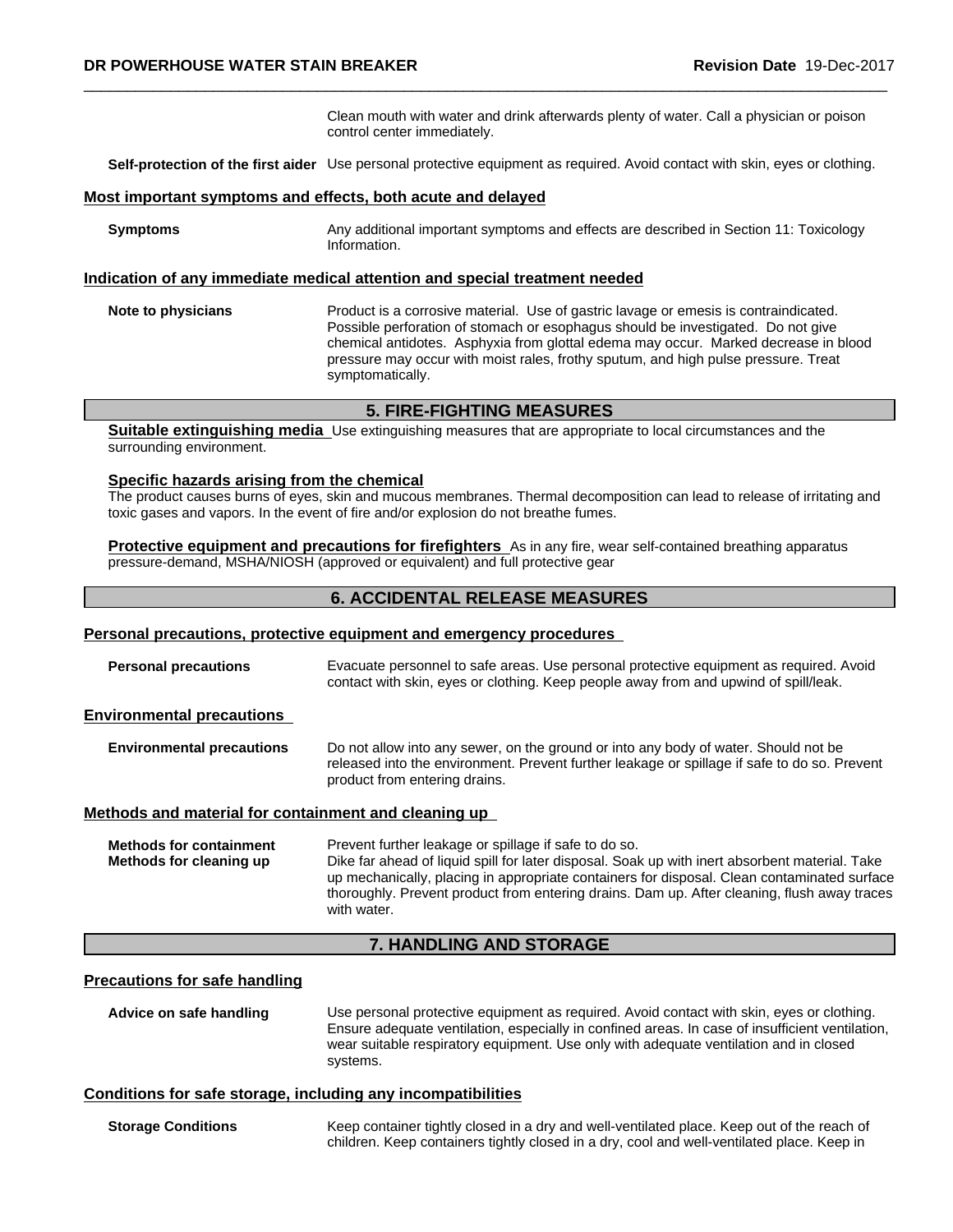properly labeled containers. **Incompatible materials** Incompatible with strong acids and bases. Incompatible with oxidizing agents.

### **8. EXPOSURE CONTROLS/PERSONAL PROTECTION**

### **Control parameters**

**Exposure Guidelines** This product, as supplied, does not contain any hazardous materials with occupational exposure limits established by the region specific regulatory bodies.

| <b>Chemical Name</b>        | <b>ACGIH TLV</b> | <b>OSHA PEL</b>                      | <b>NIOSH IDLH</b>           |
|-----------------------------|------------------|--------------------------------------|-----------------------------|
| 2-(2-methoxypropoxy)propano | STEL: 150 ppm    | TWA: 100 ppm                         | IDLH: 600 ppm               |
| 34590-94-8                  | TWA: 100 ppm     | TWA: 600 mg/m <sup>3</sup>           | TWA: 100 ppm                |
|                             | S*               | (vacated) TWA: 100 ppm               | TWA: $600 \text{ mg/m}^3$   |
|                             |                  | (vacated) TWA: 600 mg/m <sup>3</sup> | STEL: 150 ppm               |
|                             |                  | (vacated) STEL: 150 ppm              | STEL: 900 mg/m <sup>3</sup> |
|                             |                  | (vacated) STEL: $900 \text{ mg/m}^3$ |                             |
|                             |                  | (vacated) $S^*$                      |                             |
|                             |                  |                                      |                             |

*NIOSH IDLH Immediately Dangerous to Life or Health*

| <b>Other Information</b> | Vacated limits revoked by the Court of Appeals decision in AFL-CIO v. OSHA, 965 F.2d 962 |
|--------------------------|------------------------------------------------------------------------------------------|
|                          | (11th Cir., 1992).                                                                       |

### **Appropriate engineering controls**

| <b>Engineering Controls</b>                                           | Showers, Eyewash stations & Ventilation systems                                                                                                                                                                                                                                                                                                                                                                                                      |  |  |
|-----------------------------------------------------------------------|------------------------------------------------------------------------------------------------------------------------------------------------------------------------------------------------------------------------------------------------------------------------------------------------------------------------------------------------------------------------------------------------------------------------------------------------------|--|--|
| Individual protection measures, such as personal protective equipment |                                                                                                                                                                                                                                                                                                                                                                                                                                                      |  |  |
| <b>Eye/face protection</b>                                            | Wear safety glasses with side shields (or goggles). Wear a face shield if splashing hazard<br>exists.                                                                                                                                                                                                                                                                                                                                                |  |  |
| Skin and body protection                                              | No special technical protective measures are necessary.                                                                                                                                                                                                                                                                                                                                                                                              |  |  |
| <b>Respiratory protection</b>                                         | If exposure limits are exceeded or irritation is experienced, NIOSH/MSHA approved<br>respiratory protection should be worn. Positive-pressure supplied air respirators may be<br>required for high airborne contaminant concentrations. Respiratory protection must be<br>provided in accordance with current local regulations.                                                                                                                     |  |  |
| <b>General Hygiene</b>                                                | When using do not eat, drink or smoke. Wash contaminated clothing before reuse. Keep<br>away from food, drink and animal feeding stuffs. Contaminated work clothing should not be<br>allowed out of the workplace. Regular cleaning of equipment, work area and clothing is<br>recommended. Avoid contact with skin, eyes or clothing. Take off all contaminated clothing<br>and wash it before reuse. Wear suitable gloves and eye/face protection. |  |  |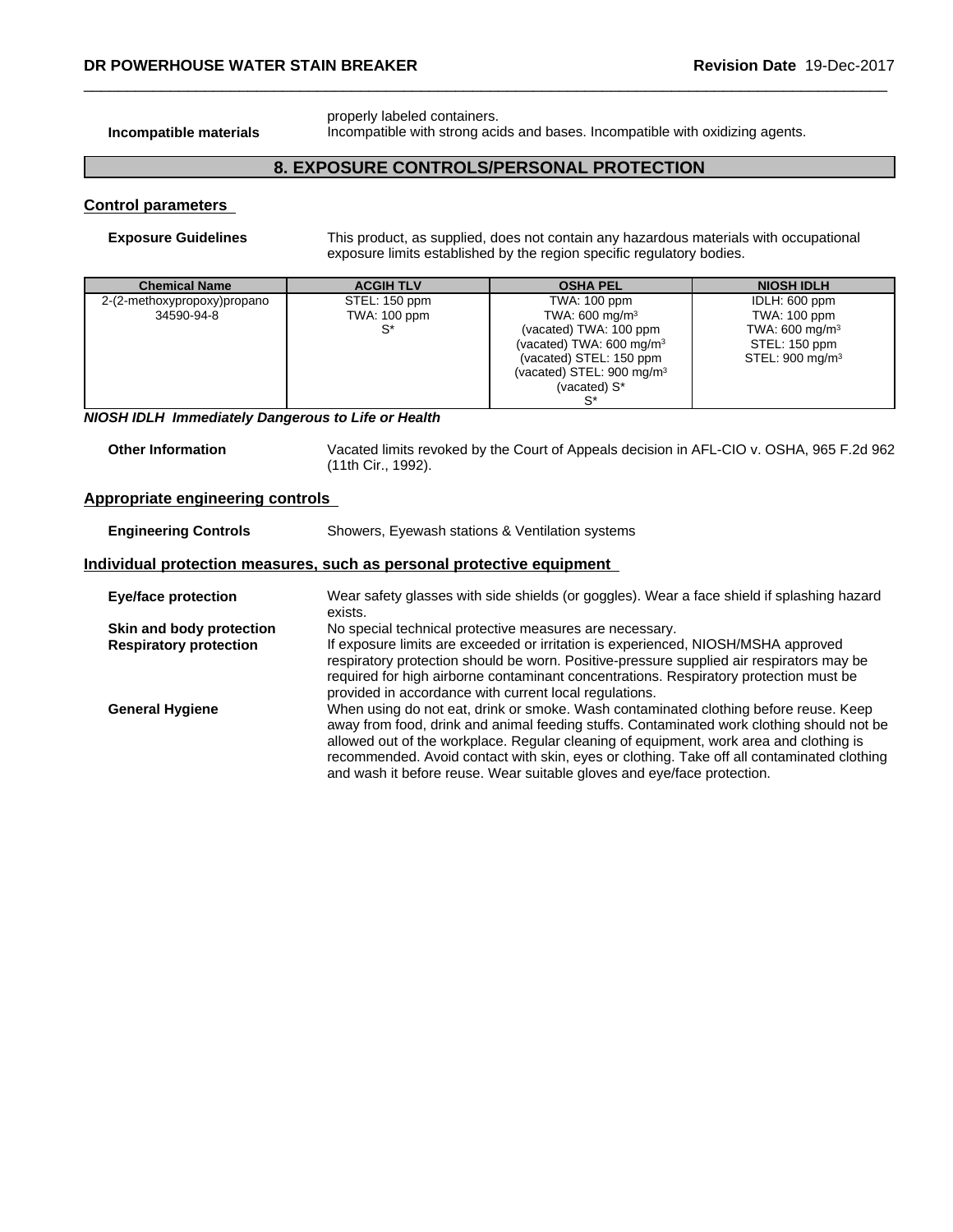### **9. PHYSICAL AND CHEMICAL PROPERTIES**

### **Information on basic physical and chemical properties**

| <b>Physical state</b>             | Liquid                   |                  |  |
|-----------------------------------|--------------------------|------------------|--|
| Appearance                        | Clear                    |                  |  |
| Color                             | Colorless                |                  |  |
| Odor                              | Sweet                    |                  |  |
| <b>Odor threshold</b>             | No Information available |                  |  |
| <b>Property</b>                   | Values                   | Remarks • Method |  |
| рH                                | $\leq$ 2                 |                  |  |
| <b>Specific Gravity</b>           | 1.054                    |                  |  |
| <b>Viscosity</b>                  | <b>Water Thin</b>        |                  |  |
| Melting point/freezing point      | No Information available |                  |  |
| <b>Flash point</b>                | Above 200°F              |                  |  |
| Boiling point / boiling range     | No Information available |                  |  |
| <b>Evaporation rate</b>           | Same as water            |                  |  |
| Flammability (solid, gas)         |                          |                  |  |
| <b>Flammability Limits in Air</b> |                          |                  |  |
| <b>Upper flammability limit:</b>  | No Information available |                  |  |
| Lower flammability limit:         | No Information available |                  |  |
| Vapor pressure                    | No Information available |                  |  |
| Vapor density                     | No Information available |                  |  |
| <b>Water solubility</b>           | Soluble in water         |                  |  |
| <b>Partition coefficient</b>      | No Information available |                  |  |
| <b>Autoignition temperature</b>   | No Information available |                  |  |
| <b>Decomposition temperature</b>  | No Information available |                  |  |
| <b>Other Information</b>          |                          |                  |  |
| <b>Density Lbs/Gal</b>            | 8.77                     |                  |  |

### **VOC Content (%)** 1% VOC CARB COMPLIANT for product category

### **10. STABILITY AND REACTIVITY**

### **Reactivity**

No data available

**Stability** Stable under recommended storage conditions. **Possibility of Hazardous Reactions** None under normal processing.<br> **Conditions to avoid** Exposure to air or moisture over Exposure to air or moisture over prolonged periods. **Incompatible materials Incompatible** with strong acids and bases. Incompatible with oxidizing agents. **Hazardous Decomposition Products** Thermal decomposition can lead to release of irritating and toxic gases and vapors.

### **11. TOXICOLOGICAL INFORMATION**

### **Information on likely routes of exposure**

| <b>Product Information</b> | The primary effects and toxicity of this material are due to it corrosive nature. |
|----------------------------|-----------------------------------------------------------------------------------|
| <b>Inhalation</b>          | Causes burns.                                                                     |
| Eye contact                | Corrosive to the eyes and may cause severe damage including blindness.            |
| <b>Skin Contact</b>        | The product causes burns of eyes, skin and mucous membranes.                      |
| <b>Ingestion</b>           | Causes burns.                                                                     |

| Chemical Name              | Oral LD50                           | <b>Dermal LD50</b> | <b>Inhalation LC50</b> |
|----------------------------|-------------------------------------|--------------------|------------------------|
| Glycolic Acid<br>79-14-1   | = 1950 mg/kg (Rat)                  |                    | = 3.6 mg/L (Rat)4 h    |
| Sulfamic Acid<br>5329-14-6 | = 1450 mg/kg (Rat)                  |                    |                        |
| Citric Acid<br>77-92-9     | $= 3$ g/kg (Rat) = 3000 mg/kg (Rat) |                    |                        |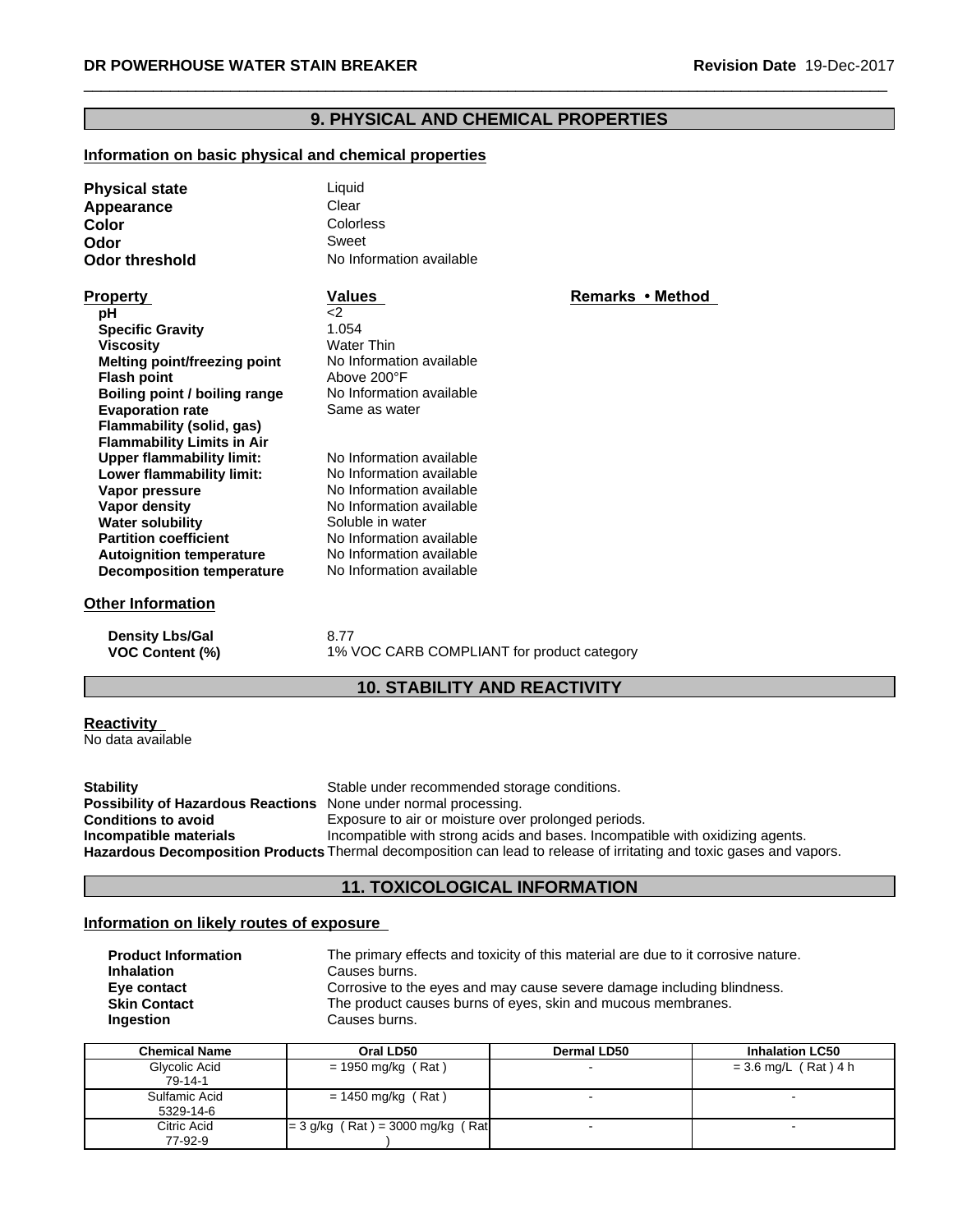### \_\_\_\_\_\_\_\_\_\_\_\_\_\_\_\_\_\_\_\_\_\_\_\_\_\_\_\_\_\_\_\_\_\_\_\_\_\_\_\_\_\_\_\_\_\_\_\_\_\_\_\_\_\_\_\_\_\_\_\_\_\_\_\_\_\_\_\_\_\_\_\_\_\_\_\_\_\_\_\_\_\_\_\_\_\_\_\_\_\_\_\_\_ **DR POWERHOUSE WATER STAIN BREAKER Revision Date** 19-Dec-2017

| 2-(2-methoxypropoxy)propano<br>34590-94-8                     | $= 5400 \mu L/kg$ (Rat)                                | $= 9500$ mg/kg (Rabbit) = 10 mL/kg<br>(Rabbit)                                                                                                                                                                                                                          |  |
|---------------------------------------------------------------|--------------------------------------------------------|-------------------------------------------------------------------------------------------------------------------------------------------------------------------------------------------------------------------------------------------------------------------------|--|
|                                                               |                                                        |                                                                                                                                                                                                                                                                         |  |
| Information on toxicological effects                          |                                                        |                                                                                                                                                                                                                                                                         |  |
| <b>Symptoms</b>                                               | No Information available.                              |                                                                                                                                                                                                                                                                         |  |
|                                                               |                                                        | Delayed and immediate effects as well as chronic effects from short and long-term exposure                                                                                                                                                                              |  |
| <b>Corrosivity</b>                                            | eyes.                                                  | Causes burns. Extremely corrosive and destructive to tissue. Risk of serious damage to                                                                                                                                                                                  |  |
| <b>Sensitization</b>                                          | No Information available.                              |                                                                                                                                                                                                                                                                         |  |
| Germ cell mutagenicity<br>Carcinogenicity                     | No Information available.<br>IARC or NTP.              | This product does not contain any carcinogens or potential carcinogens as listed by OSHA,                                                                                                                                                                               |  |
| <b>Reproductive toxicity</b><br><b>STOT - single exposure</b> | No Information available.<br>No Information available. |                                                                                                                                                                                                                                                                         |  |
| <b>STOT - repeated exposure</b>                               | No Information available.                              |                                                                                                                                                                                                                                                                         |  |
| <b>Chronic toxicity</b>                                       | Possible risk of irreversible effects.                 | Chronic exposure to corrosive fumes/gases may cause erosion of the teeth followed by jaw<br>necrosis. Bronchial irritation with chronic cough and frequent attacks of pneumonia are<br>common. Gastrointestinal disturbances may also be seen. Avoid repeated exposure. |  |
| <b>Target organ effects</b>                                   |                                                        | Central nervous system, EYES, Respiratory system.                                                                                                                                                                                                                       |  |
| <b>Aspiration hazard</b>                                      | No Information available.                              |                                                                                                                                                                                                                                                                         |  |
| Numerical measures of toxicity - Product Information          |                                                        |                                                                                                                                                                                                                                                                         |  |
| <b>Unknown Acute Toxicity</b>                                 |                                                        | 0% of the mixture consists of ingredient(s) of unknown toxicity                                                                                                                                                                                                         |  |

**The following values are calculated based on chapter 3.1 of the GHS document**

### **12. ECOLOGICAL INFORMATION**

### **Ecotoxicity**

0% of the mixture consists of components(s) of unknown hazards to the aquatic environment

**Persistence and degradability** No Information available.

**Bioaccumulation** No Information available.

| <b>Chemical Name</b>        | <b>Partition coefficient</b> |
|-----------------------------|------------------------------|
| Glycolic Acid               | $-1.11$                      |
| $79 - 14 - 1$               |                              |
| Citric Acid                 | $-1.72$                      |
| 77-92-9                     |                              |
| 2-(2-methoxypropoxy)propano | $-0.064$                     |
| 34590-94-8                  |                              |

**Other adverse effects** No Information available

### **13. DISPOSAL CONSIDERATIONS**

### **Waste treatment methods**

**Disposal of wastes** Disposal should be in accordance with applicable regional, national and local laws and regulations.<br>Do not reuse container.

**Contaminated packaging by Do not relate container container and Do not relate to Report The Container and Do no<br>US EPA Waste Number by Do 02 US EPA Waste Number**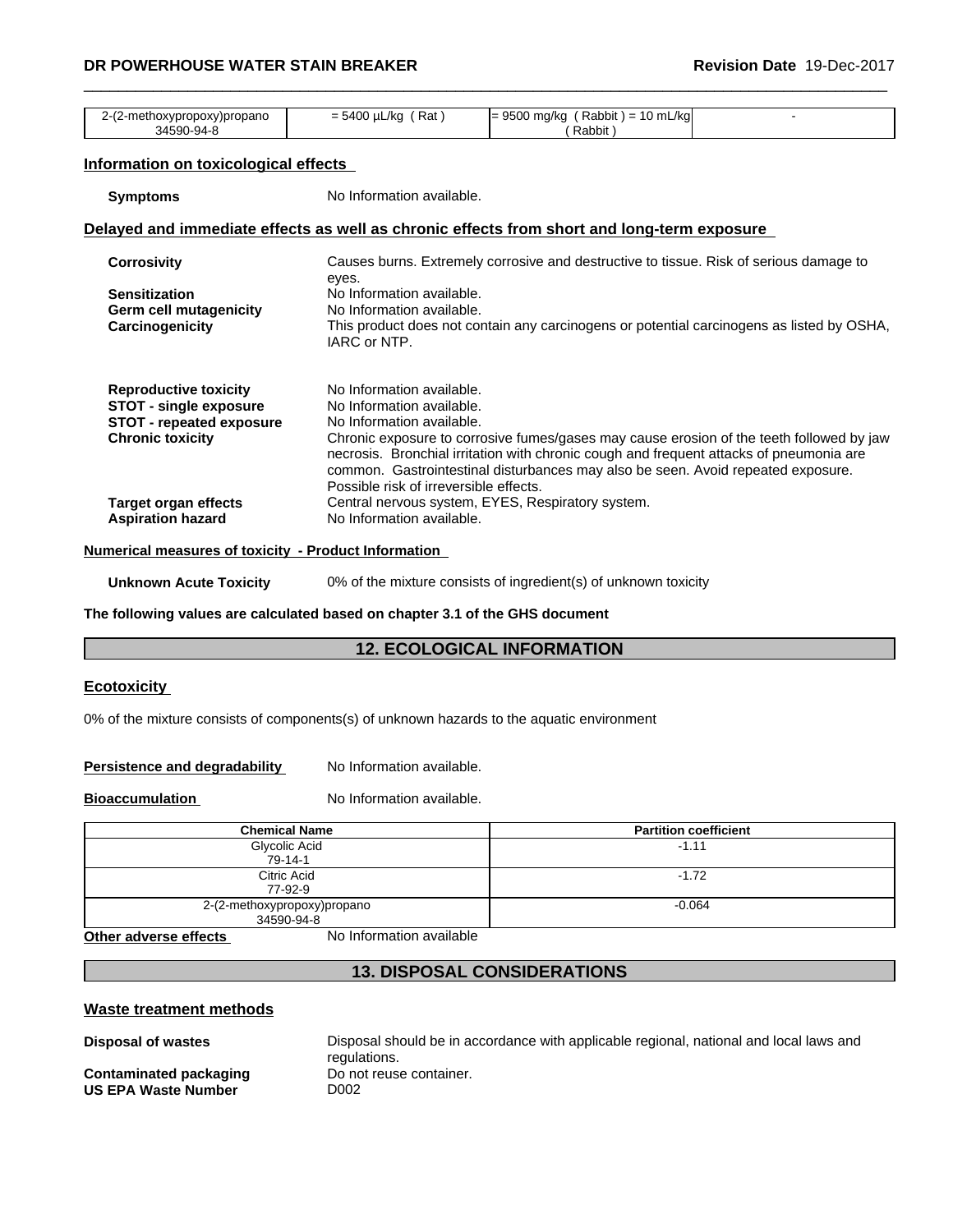### **14. TRANSPORT INFORMATION**

**Note:** The basic description below is specific to the container size. This information is provided for at a glance DOT information. Please refer to the container and/or shipping papers for the appropriate shipping description before tendering this material for shipment. For additional information, please contact the distributor listed in section 1 of this SDS.

### **U.S. Department of Transportation (USDOT)**

**4x1 Gallon Case** *Not regulated*

**Pails & Drums (<119 Gallons)***Not regulated*

### **15. REGULATORY INFORMATION**

### **International Inventories**

**TSCA** *Complies* **DSL/NDSL** *Complies*

 *TSCA - United States Toxic Substances Control Act Section 8(b) Inventory DSL/NDSL - Canadian Domestic Substances List/Non-Domestic Substances List*

### **US Federal Regulations**

### **SARA 313**

Section 313 of Title III of the Superfund Amendments and Reauthorization Act of 1986 (SARA). This product contains a chemical or chemicals which are subject to the reporting requirements of the Act and Title 40 of the Code of Federal Regulations, Part 372

| <b>Chemical</b><br>' Name                                                          | <br>Values<br>shold<br>м<br>. nref<br>70 |
|------------------------------------------------------------------------------------|------------------------------------------|
| '~<br>$\sim$<br>34590-94<br>$0.04 - 8$<br>:y)propano<br>(2-methoxypropoxy<br>12-12 | .                                        |

### **SARA 311/312 Hazard Categories**

| Acute health hazard               | Yes |  |
|-----------------------------------|-----|--|
| Chronic Health Hazard             | Yes |  |
| Fire hazard                       | N٥  |  |
| Reactive Hazard                   | N٥  |  |
| Sudden release of pressure hazard | N٥  |  |

### **CWA** (Clean Water Act)

This product does not contain any substances regulated as pollutants pursuant to the Clean Water Act (40 CFR 122.21 and 40 CFR 122.42)

### **CERCLA**

This material, as supplied, does not contain any substances regulated as hazardous substances under the Comprehensive Environmental Response Compensation and Liability Act (CERCLA) (40 CFR 302) or the Superfund Amendments and Reauthorization Act (SARA) (40 CFR 355). There may be specific reporting requirements at the local, regional, or state level pertaining to releases of this material

### **US State Regulations**

### **California Proposition 65**

This product does not contain any Proposition 65 chemicals.

### **U.S. State Right-to-Know Regulations**

| <b>Chemical Name</b>        | <b>New Jersey</b> | <b>Massachusetts</b> | Pennsylvania |
|-----------------------------|-------------------|----------------------|--------------|
| Sulfamic Acid               |                   |                      |              |
| 5329-14-6                   |                   |                      |              |
| 2-(2-methoxypropoxy)propano |                   |                      |              |
| 34590-94-8                  |                   |                      |              |